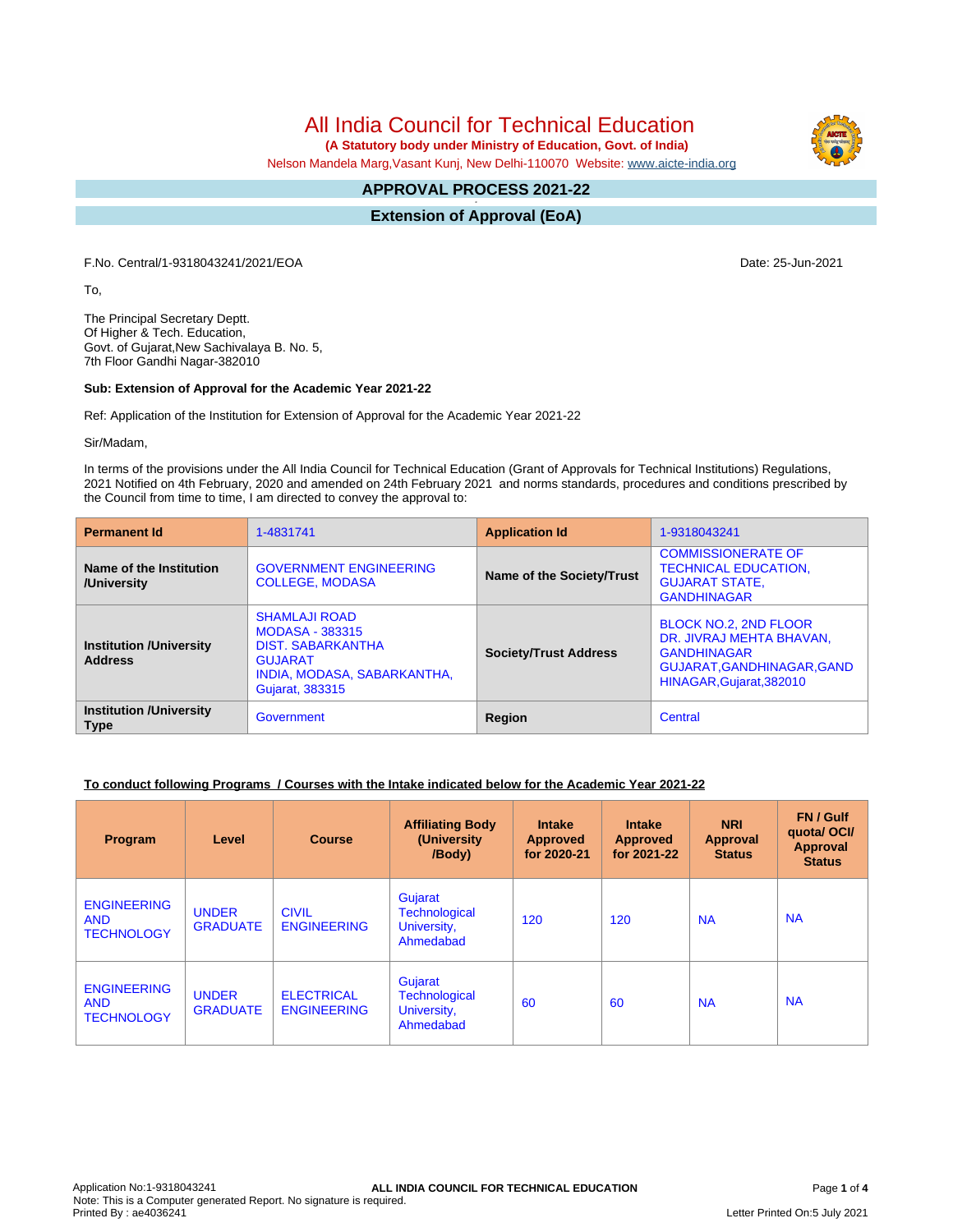| <b>ENGINEERING</b><br><b>AND</b><br><b>TECHNOLOGY</b> | <b>UNDER</b><br><b>GRADUATE</b> | <b>MECHANICAL</b><br><b>ENGINEERING</b>                                                 | <b>Gujarat</b><br>Technological<br>University,<br>Ahmedabad | 120 | 120 | <b>NA</b> | <b>NA</b> |
|-------------------------------------------------------|---------------------------------|-----------------------------------------------------------------------------------------|-------------------------------------------------------------|-----|-----|-----------|-----------|
| <b>ENGINEERING</b><br><b>AND</b><br><b>TECHNOLOGY</b> | <b>UNDER</b><br><b>GRADUATE</b> | <b>ELECTRONICS &amp;</b><br><b>COMMUNICATIO</b><br><b>N ENGG</b>                        | <b>Gujarat</b><br>Technological<br>University,<br>Ahmedabad | 30  | 30  | <b>NA</b> | <b>NA</b> |
| <b>ENGINEERING</b><br><b>AND</b><br><b>TECHNOLOGY</b> | <b>UNDER</b><br><b>GRADUATE</b> | <b>INFORMATION</b><br><b>TECHNOLOGY</b>                                                 | Gujarat<br><b>Technological</b><br>University,<br>Ahmedabad | 120 | 120 | <b>NA</b> | <b>NA</b> |
| <b>ENGINEERING</b><br><b>AND</b><br><b>TECHNOLOGY</b> | <b>UNDER</b><br><b>GRADUATE</b> | <b>COMPUTER</b><br><b>ENGINEERING</b>                                                   | Gujarat<br>Technological<br>University,<br>Ahmedabad        | 120 | 120 | <b>NA</b> | <b>NA</b> |
| <b>ENGINEERING</b><br><b>AND</b><br><b>TECHNOLOGY</b> | <b>UNDER</b><br><b>GRADUATE</b> | <b>AUTOMOBILE</b><br><b>ENGINEERING</b>                                                 | Gujarat<br>Technological<br>University,<br>Ahmedabad        | 60  | 60  | <b>NA</b> | <b>NA</b> |
| <b>ENGINEERING</b><br><b>AND</b><br><b>TECHNOLOGY</b> | <b>POST</b><br><b>GRADUATE</b>  | <b>CIVIL</b><br><b>ENGINEERING</b><br><b>(TRANSPORTATI</b><br>ON<br><b>ENGINEERING)</b> | Gujarat<br>Technological<br>University,<br>Ahmedabad        | 18  | 18  | <b>NA</b> | <b>NA</b> |
| <b>ENGINEERING</b><br><b>AND</b><br><b>TECHNOLOGY</b> | <b>POST</b><br><b>GRADUATE</b>  | <b>COMPUTER</b><br><b>ENGINEERING(S</b><br><b>OFTWARE</b><br><b>ENGINEERING)</b>        | Gujarat<br>Technological<br>University,<br>Ahmedabad        | 18  | 18  | <b>NA</b> | <b>NA</b> |

### **It is mandatory to comply with all the essential requirements as given in APH 2021-22 (Appendix 6)**

The Institution/ University is having the following deficiencies as per the online application submitted to AICTE (self-disclosure based) and the same shall be complied within Six Months from the date of issue of this EoA

# **Deficiencies\* Noted (based on Self Disclosure)**

PCs to Student ratio .

**\***Please refer Deficiency Report for details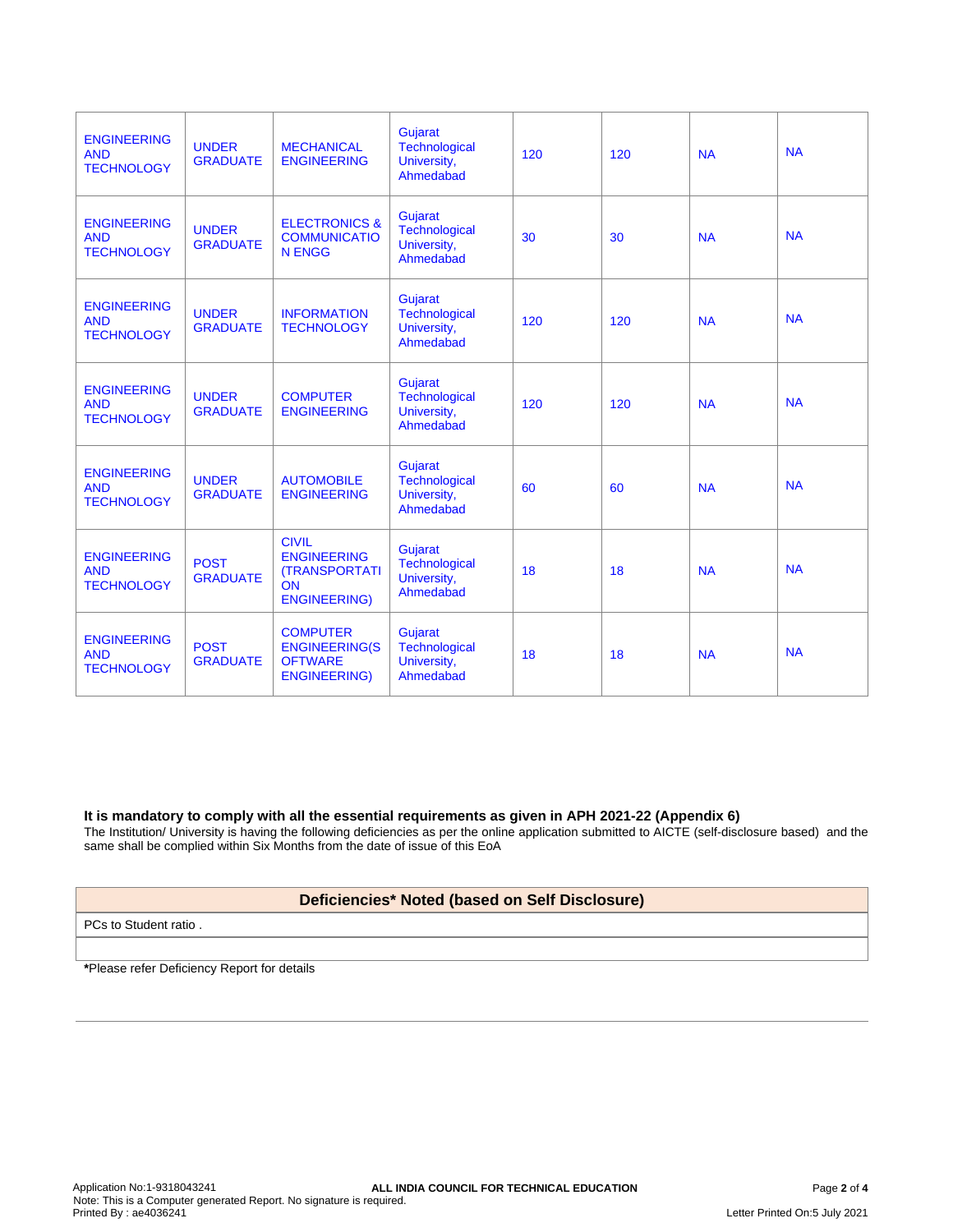# **Important Instructions**

- 1. The State Government/ UT/ Directorate of Technical Education/ Directorate of Medical Education shall ensure that 10% of reservation for Economically Weaker Section (EWS) as per the reservation policy for admission, operational from the Academic year 2019-20 is implemented without affecting the reservation percentages of SC/ ST/ OBC/ General. However, this would not be applicable in the case of Minority Institutions referred to the Clause (1) of Article 30 of Constitution of India. Such Institution shall be permitted to increase in annual permitted strength over a maximum period of two years.
- 2. The Institution offering courses earlier in the Regular Shift, First Shift, Second Shift/Part Time now amalgamated as total intake shall have to fulfil all facilities such as Infrastructure, Faculty and other requirements as per the norms specified in the Approval Process Handbook 2021-22 for the Total Approved Intake. Further, the Institutions Deemed to be Universities/ Institutions having Accreditation/ Autonomy status shall have to maintain the Faculty: Student ratio as specified in the Approval Process Handbook.
- 3. Strict compliance of Anti-Ragging Regulation, Establishment of Committee for SC/ ST, Establishment of Internal Complaint Committee (ICC), Establishment of Online Grievance Redressal Mechanism, Barrier Free Built Environment for disabled and elderly persons, Fire and Safety Certificate should be maintained as per the provisions made in Approval Process Handbook and AICTE Regulation notified from time to time.
- 4. In case of any differences in content in this Computer generated Extension of Approval Letter, the content/information as approved by the Executive Council / General Council as available on the record of AICTE shall be final and binding.

**Prof.Rajive Kumar Member Secretary, AICTE**

Copy \*\* to:

- **1. The Director of Technical Education\*\*, Gujarat**
- **2**. **The Registrar\*\*,**

Gujarat Technological University, Ahmedabad

**3. The Principal / Director,**

GOVERNMENT ENGINEERING COLLEGE, MODASA Shamlaii Road Modasa - 383315 Dist. Sabarkantha Gujarat India, Modasa,Sabarkantha, Gujarat,383315

**4. The Secretary / Chairman,**

BLOCK NO.2, 2ND FLOOR DR. JIVRAJ MEHTA BHAVAN, GANDHINAGAR GUJARAT GANDHINAGAR,GANDHINAGAR Gujarat,382010

**5. The Regional Officer,**

All India Council for Technical Education Airport Bypass Road, Gandhi Nagar, Bhopal – 462 036, Madhya Pradesh

### **6. Guard File(AICTE)**

Note: Validity of the Course details may be verified at <http://www.aicte-india.org/> **.**

\*\* Individual Approval letter copy will not be communicated through Post/Email. However, consolidated list of Approved Institutions(bulk) will be shared through official Email Address to the concerned Authorities mentioned above.